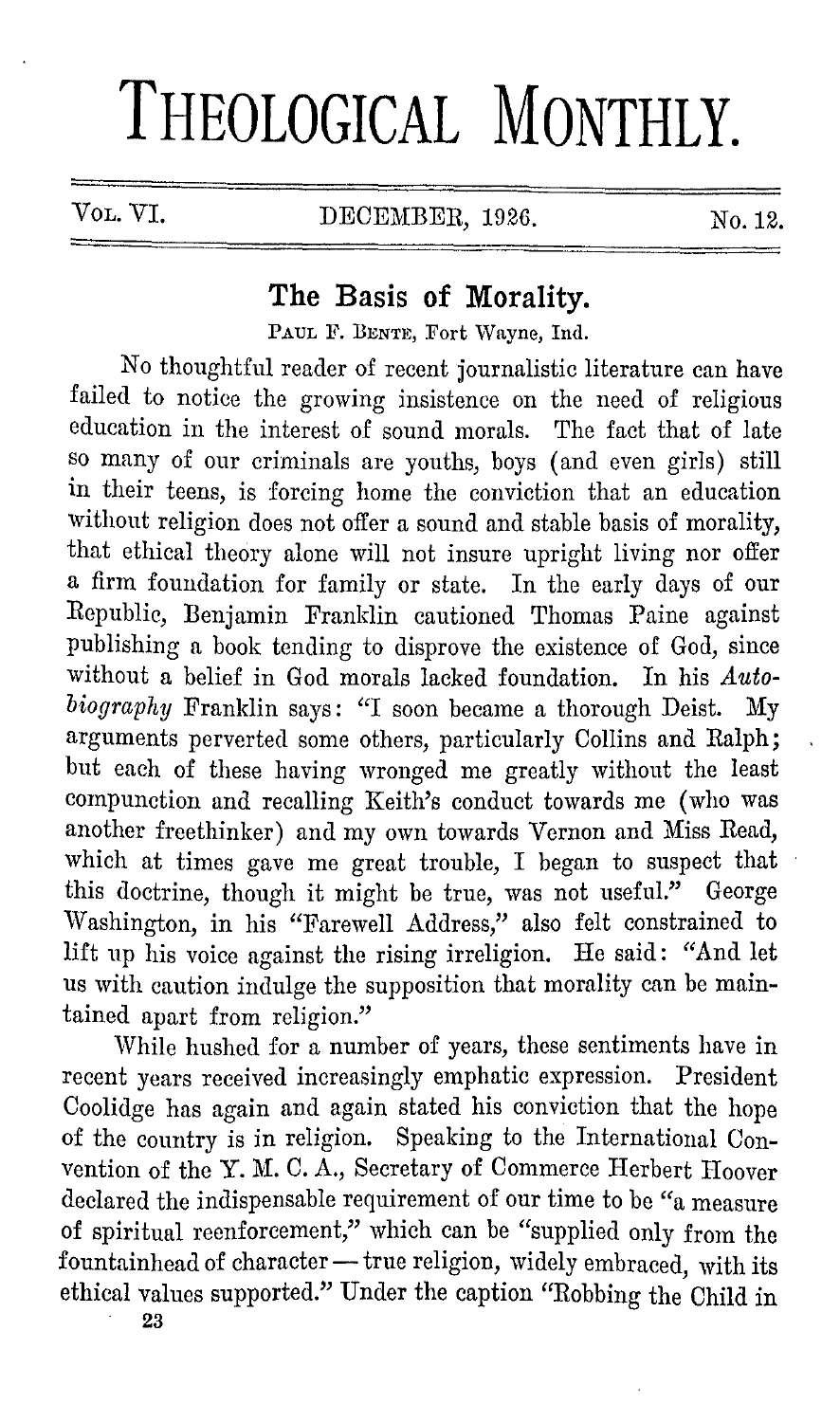### **BOOK REVIEW.**

Lutheran Annual, 1927. Price, 15 cts.

Amerikanischer Kalender fuer deutsche Lutheraner auf das Jahr 1927. Price, 15 cts. ( Concordia Publishing House, St. Louis, Mo.) They have appeared again, these old favorites. In every respect they measure up to the enviable reputation which they have established for themselves. An item worthy of special mention in the *Annual* is the list of suitable Scripture-passages to be read and pondered at home, one for each day of the year. A.

**Venite Adoremus.** *("Come, Let us Adore Him.")* Compiled by *F.R. Webber.* Single copies, 6 cts.; dozen, 60 cts.; 100, \$4.50, plus postage. ( Concordia Publishing House, St. Louis, Mo.)

This service docs not contain recitations or dialogs, but the liturgical part of a Christmas Eve service and the songs to be used. It appears to be a valuable piece of work. A.

Scripture Text Calendar. 1927. Thoughts for Daily Meditation.

Bibel-Text-Kalender. 1927. Gedanken zur tacglichen Bctrachtung. Single copies, 30 cts.; dozen, \$2.88. ( Concordia Publishing House, St. Louis, Mo.)

The publishers say that the English edition of the Concordia *Scripture Text Calendar* is now their own, that the text is furnished and the edition controlled by them, and that the German edition also contains the firm's special text. These calendars are beautifully illustrated, very serviceable, and, through their Scripture-passages, a means of aiding the spiritual life. A.

Concordia Edition of the Bobbs Merrill Readers. *Seventh and Eighth Readers.* By *Baker and Balcer.* Revised and adapted by *A. 0. Stell*horn. 96 cts. each. (Concordia Publishing House, St. Louis, Mo.)

The new series of Readers, edited by Mr. A. C. Stellhorn for our Concordia Publishing House, is now complete, the Seventh and the Eighth Readers having appeared these days. The books contain very excellent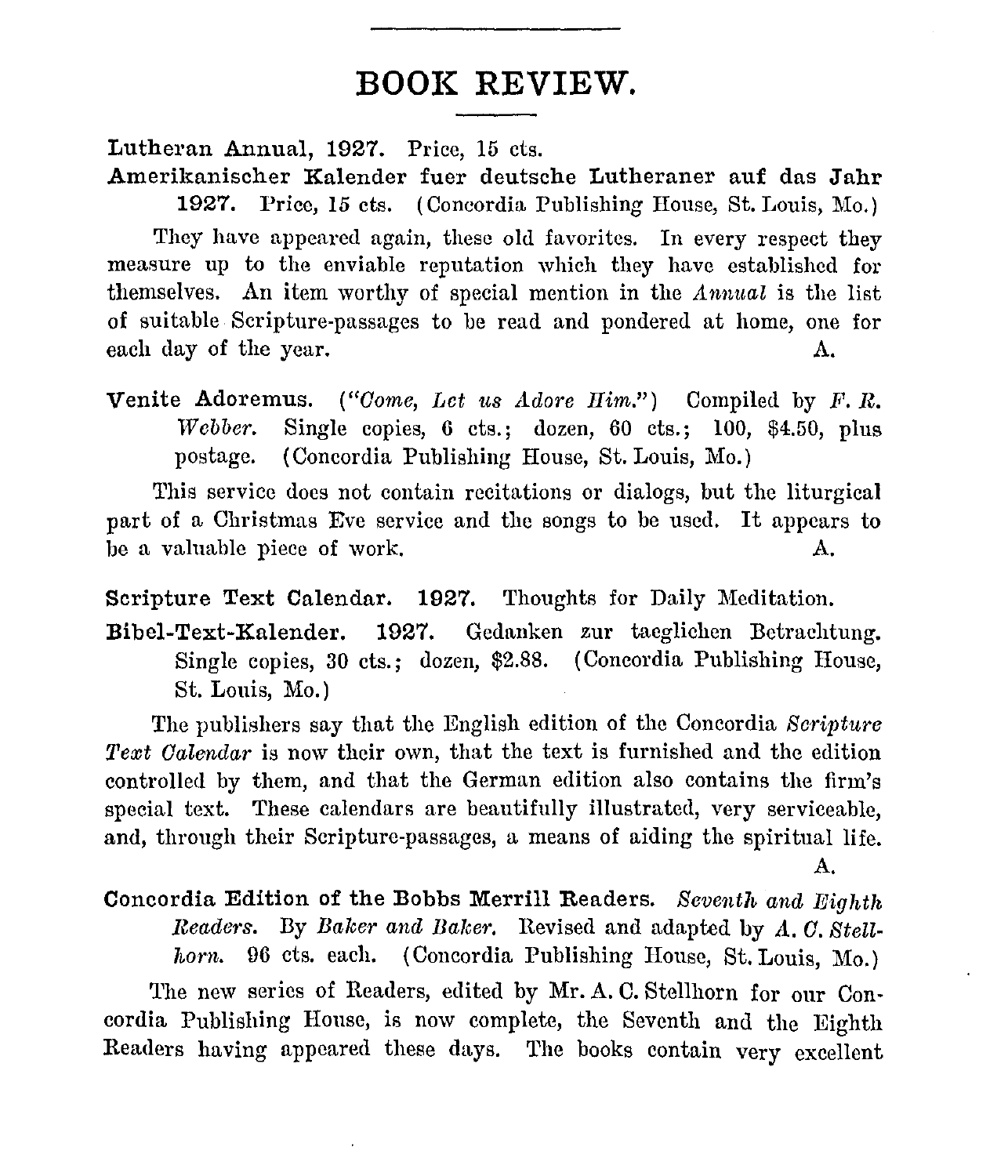reading-matter. One finds here old and new friends. Many of the lessons consist of longer selections from great English and American classics. The offerings arc so good that a person enjoys sitting down with these books of an evening and browsing in them for hours. The various lessons are supplied with study notes, the longer pieces have an introduction explaining the subject they treat of, and in the back of the books a glossary is given, where the more difficult words are explained. A.

Day by Day with Jesus. A Christian calendar for 1927. Edited by *W. H. T. Dau.* 60 cts. ( Ernst Kaufmann, New York.) Order from Concordia Publishing House, St. Louis, Mo.

Quite a number of Lutheran pastors cooperated with the editor, Dr. Dau, in producing this calendar for 1927. We are glad to note that the *Day by Day with Jesus* calendar, offering a Scripture-text with a meditation based thereon for every day of the year, has become quite popular in our circles. May it, true to its name, help to keep before our Christians the image and the message of Him whose name is above every name! A.

The Christian Fundamentals. By *John Theodore Mueller*. 179 pages, 4X7. \$1.00. (Ernst Kaufmann, New York.) Order from Concordia Publishing House, St. Louis, Mo.

This neatly bound volume contains "twenty-five weeks of topical Bible study, in daily lessons, for all who are interested in the Christian religion." The plan of the book is somewhat unusual, as it sets forth the fundamental doctrines of Christianity in the form of daily devotional material. Each day's lesson covers a page. Each lesson begins with an apt quotation, pertinent to the topic for the day, and closes with a suitable prayer. We believe that our pastors will find this book worth recommending to their members. Its chief aim is indoctrination, and every earnest pastor will welcome material that will help him extend the spiritual knowledge of his people. The price of the book is reasonable. W.G.P.

My Church and Others. A summary of the teachings of the Evangelical Lutheran Church as distinguished from those of other denominations. By *John Theodore Mueller*, professor of Systematic Theology at Concordia Seminary. 88 pages,  $5\frac{1}{4}\times7\frac{1}{2}$ . 75 cts. (Rudolph Volkening, St. Louis.) Order from Concordia Publishing House, St. Louis, Mo.

In the foreword to this volume the author states: "This popular guide was written at the request of some brethren in the ministry who desired, especially for the instruction of adult catechumens, a short, but, at the same time, comprehensive statement of the principal teachings of our Church together with a refutation of the erroneous doctrines taught by others. . . . The purpose of the book is, in the main, to assist our young people in appreciating the great difference between the confessional Lutheran Church and such denominations as do not teach the Word of God in its truth and purity or have rejected it altogether," Accordingly, the diligent author has divided the book into two parts, the first of which gives the difference between the teachings of our Church nnd those of the most prominent denominations and cults in our country; and the second presents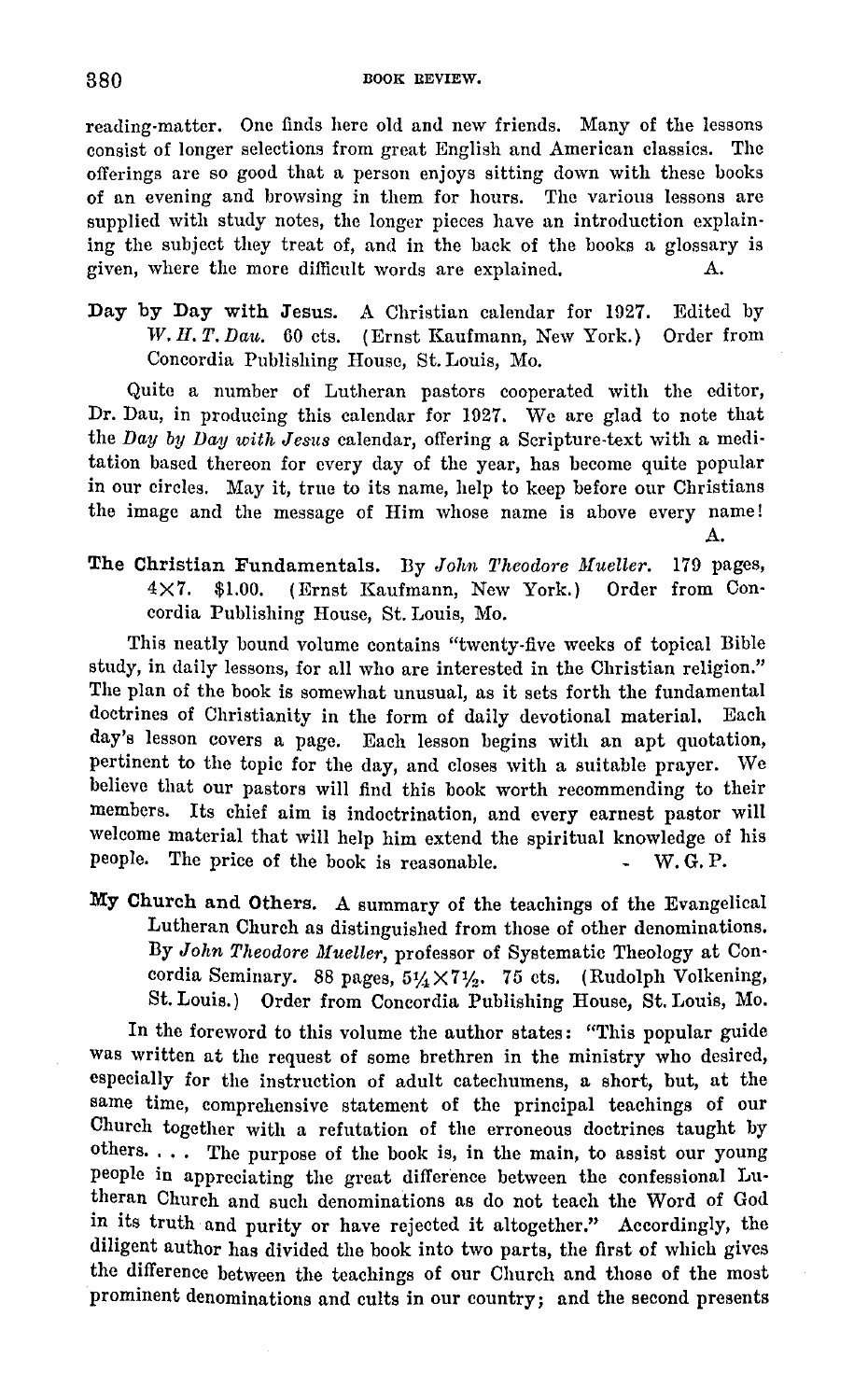a brief historical sketch of these churches, with statistical data where such are available. An index is appended, which greatly enhances the value of the book. - Our pastors and teachers will find this little book a ready help for their work in general, and particularly for the teaching of adult catechumens, young people's educational meetings, Bible classes, and Sunday-school teachers' training-classes. W. G. P.

Shall We Christians of the New Testament Keep the Old Testament<br>Sabbath? A Discussion of the Ougstion in the Light of Codin A Discussion of the Question in the Light of God's Sacred Word. By *John Theodore Mueller*, Professor of Systematic Theology, Concordia Seminary, St. Louis, Mo. Single copies, 10 cts.;<br>dozen. \$1.00. (The Lutheran Literary Board Burlington Lowe) (The Lutheran Literary Board, Burlington, Iowa.) Order from Concordia Publishing House, St. Louis, Mo.

The Seventh-day Adventists make it necessary for us again and again to go into the question treated in this tract. We have here a lucid and convincing presentation of the Scripture teachings on the Sabbath. The arguments of the Seventh-day Adventists are ably met. A.

#### Convention Year-Book of the Walther League. **1926.** \$1.00. (Walther League Headquarters, 6438 Eggleston Ave., Chicago, Ill.)

According to the title-page, the complete proceedings, minutes, sermons, reports, addresses, and various matters of interest pertaining to the 1926 convention in the monumental city are given in this publication. What makes the book especially valuable are the addresses contained in it. It is profusely illustrated and altogether very attractive in make-up. It can be ordered from the Walther League Headquarters, 6438 Eggleston Ave., Chicago, Ill. A.

#### :Beretning om det niende aarlige aarsmoede af den norske Synode af den Amerikanske Evangelisk Lutherske **Kirke.** 50 cts. (Lutheran Synod Book Co., 1101 14th Ave., S. E., Minneapolis, Minn.)

The synodical report of this year's convention of our Norwegian brethren deserves wide circulation. Part of it is in the Norwegian language. In this section we find a paper on "The Call into the Office of the Ministry." The greater part of the doctrinal discussions, however, is given in English. The subject of unionism was gone into quite thoroughly by the convention. Three papers were submitted and are printed on this subject. The first one is an introductory paper, the subject being "Unionism." The second treats the theme: "The Curse of Unionism in the Early History of the Lutheran Church in America"; the third: "The Curse of Unionism in the American Lutheran Church of To-day." Our brethren certainly chose a timely subject when they decided to discuss the peril of unionism. I would suggest that the papers mentioned be made the basis of discussions at our pastoral conferences. In addition, the convention heard three brief papers on the Christian day-school, which are printed. They betoken a great zeal for this important institution of our Church. Considering the wealth of reading-matter found in this report, one must say that the price is low.  $A$ .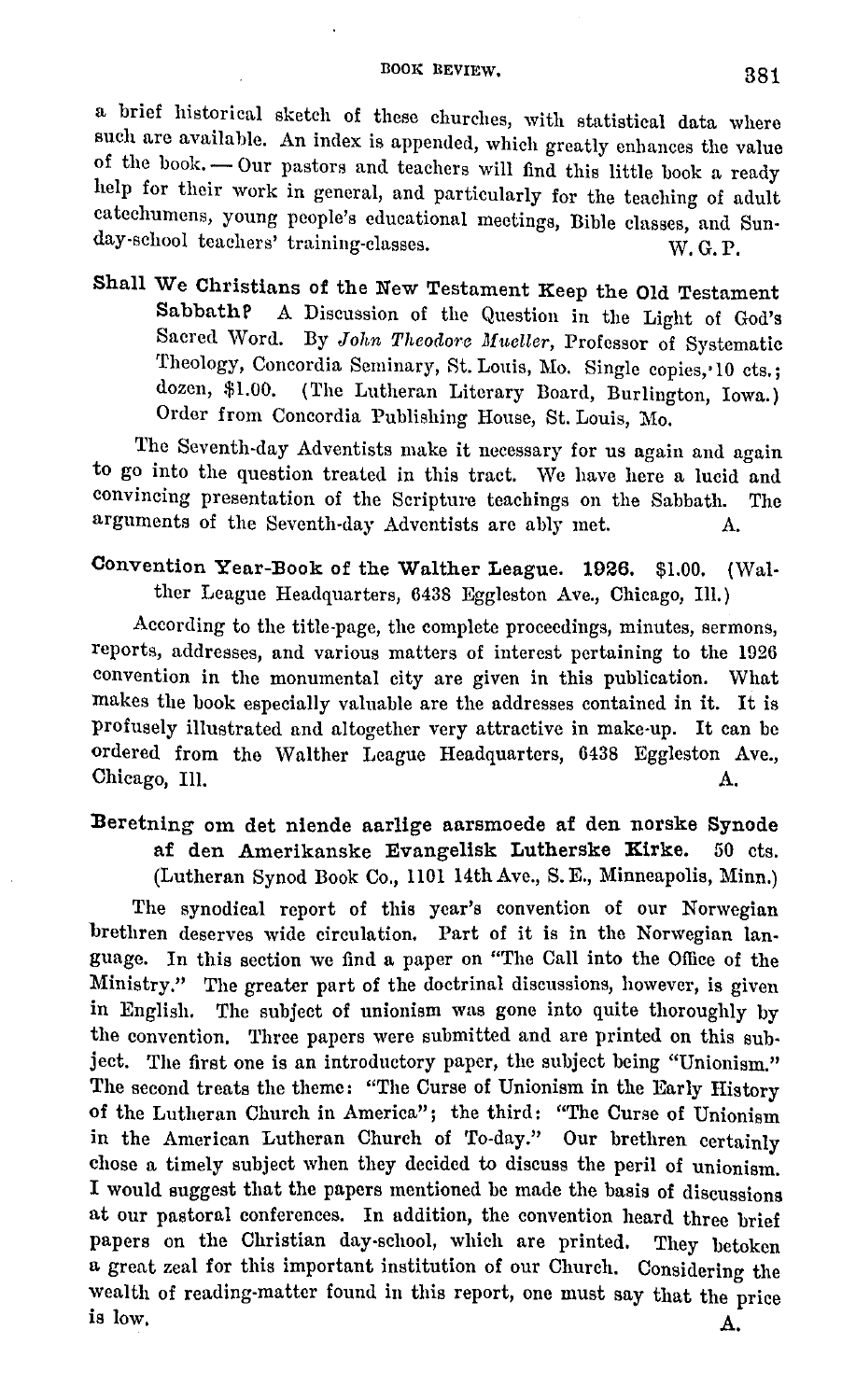*The Lutheran P1iblishing Co., Ltd.,* 238 Rundle St., Adelaide, South Australia, has sent us the following:  $-$ 

1. Koonibba. Twenty-five Years of Mission-work among Australian Aboriginals. 2 shillings.

Our brethren in Australia were able to observe the twenty-fifth anniversary of their mission endeavor among the natives of Australia. In honor of the occasion this brochure of 80 pages was published. It is richly illustrated, and in an interesting manner it tells the story of the· development of the mission and describes its present status. One cannot. deny that this mission has been abundantly blessed. The photographs showing the difference in the appearance of the natives before and after their conversion bring home to the reader to how great an extent the Gospel is a civilizing agency. May the divine blessings continue to rest on this mission of the Australian Lutheran Church! A.

2. The Lutheran Church. What It Is and What It Stands For. 4 d. per dozen.

This little tract of 12 pages  $(6 \times 4)$  is intended especially for Australian people who are not acquainted with the Lutheran Church. It is admirably adapted for this purpose. Here in America, too, it can well be used where outsiders have to be informed of the history and the great doctrines of our Church. A.

- Christmas: Hail to the New-Born King! A Christmas service of Scripture-reading, recitation, and song for Sunday-schools. Single copies, **6** cts.; 100, \$4.50. (Lutheran Book Concern, Columbus, 0.)
- **Verkuendige** seinen **Ruhm!** Weihnachtsliturgie fuer Sonntagsschulen. Same price and same publishing concern.

Two serviceable Christmas programs, which contain proper Scripture· readings and hymns for the children's Christmas service. MUELLER.

Christmas: Hail to the New-Born King! A Scripture service of Scripture reading, recitation, and song for Sunday-schools. Single copies, 6 cts.; dozen, 60 cts.; 100, \$4.50. (Lutheran Book Concern, Columbus, 0.)

We wish to draw the attention of pastors, teachers, and Sunday-school superintendents to this new helpful service for Christmas Eve. A.

*The Augustana Boole Concern,* Rock Island, Ill., has issued the following story-books:-

1. Three Christmas Eves. A story for children. 30 cts.  $-2$ . The Pearl and Other Stories. By  $A$ .  $L$ .  $O$ .  $E$ . 30 cts.  $-3$ . Boys and Girls of Ridgeway. By *Lloyd Logan (Virginia Hill Smith).* 40 cts.- 4. Twilight and Dawn. A story for children. By *N. Fries.* 30 cts. - 5. The Haunted Smithy, and three other stories. By *Betty.*   $30$  cts.  $-6$ . Defeat and Victory. A story for young people. By *0.* 11. *Barth.* 30 cts.

These books suggest themselves as Christmas-gifts for children and young people. They all have illustrations from original drawings or original photographs. The cover design in colors is very attractive. A.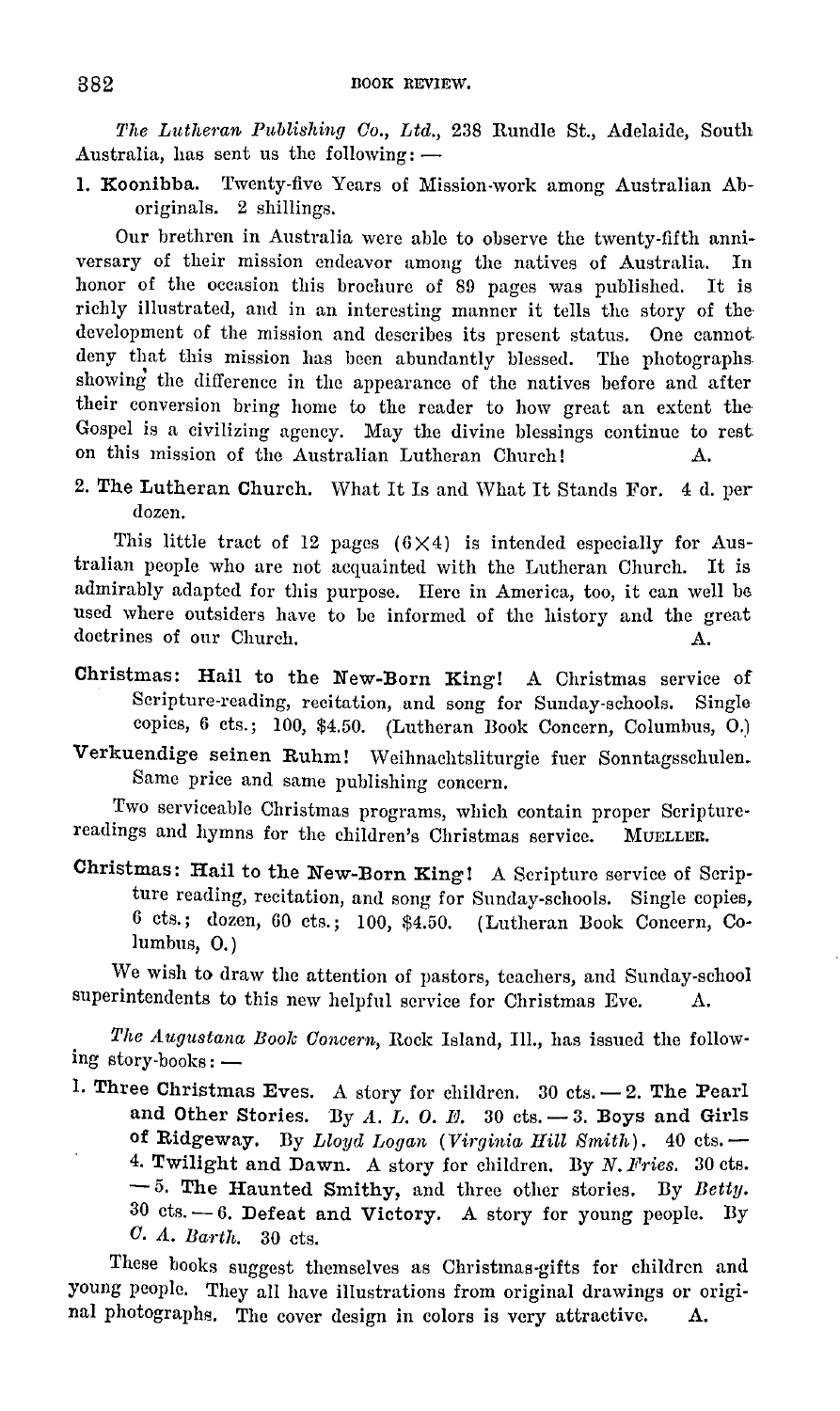Eclogae Graeco-Latinae Fasc. 17. Altchristliche Literatur des Abendlandes, .A.usgcwachlt und herausgegcben von *A. Kurfess.* 80 Pf. (Verlag und Druck B. G. Teulmcrs, Leipzig, Germany.)

While this little brochure of 32 pages is a collection of Latin texts intended for school use, no minister or anybody else need be ashamed of being caught reading and studying it. Here we have selections from Tacitus and Pliny and such early Christian apologists as used the Latin, namely, Tertullian, Minucius Felix, Firmianus Lactantius, and Ambrosius, to represent the prose writers, and a number of Latin hymns to give us an idea of the nature of early Christian poetry.

Hymn Stories. By *Elizabeth Colson.* 88 pages,  $9\frac{1}{4} \times 6$ . \$1.25. (Pilgrim Press, Chicago.)

The hymns of the Church are receiving more attention of late, also in our circles. Many pastors have devoted some of their Sunday evening sermons to the discussion of the great hymns of the Church, and many teachers are helping their pupils in the study of hymns by giving the stories of authors or interesting items connected with their origin and use. At one of our normal schools, we are told, special efforts will be made to prepare the teachers also along these lines. Now this book comes to our hands from Reformed circles. Its aim is to include a course of hymn study in the Sunday-school curriculum. It gives the study of a hymn for each month of the year, except the twelfth, for which a review program is offered. While the book can probably not be used in our schools and Sunday-schools in its entirety, we would nevertheless recommend it to our pastors and teachers. There is much in it that is worth while, and a wideawake instructor can readily use the method here outlined to arrange a course of hymn study for his school. W. G. P.

Pastoralblaetter fuer Predigt, Seelsorge und kirchliche Unterweisung. Herausgegeben von *Lic. Erich Stange*. Semiannually, M. 4.25. (Verlag von C. Ludwig Ungelenk, Dresden-Leipzig.)

This monthly, intended for pastors, contains, in the number which lies before us (September, 1926), articles on the following subjects: "Suggestion und Autosuggestion." "Die christliche Wissenschaft im Lichte der Medizin." "Zur inneren Anlage eines Perikopenbuches." Besides, there are given sermons, outlines, and other matters of interest to ministers. A.

The First Page of the Bible. By F. R. *Bettex.* Fifth English edition. *45* ets. (Lutheran Literary Board, Burlington, Iowa.)

Those of our readers who are acquainted with the works of the late Dr. F. Bettex in the German language will recall with a thrill his brilliant monograph, *Das erste Blatt der Bibel.* We are glad to see that the English translation of this admirable treatise is enjoying much popularity. While we cannot in every case agree with Dr. Bettex in his exegetical conclusions, we nevertheless are profoundly thankful for this bright, sparkling defense of the glory of God as it has revealed itself in the creation of the world.